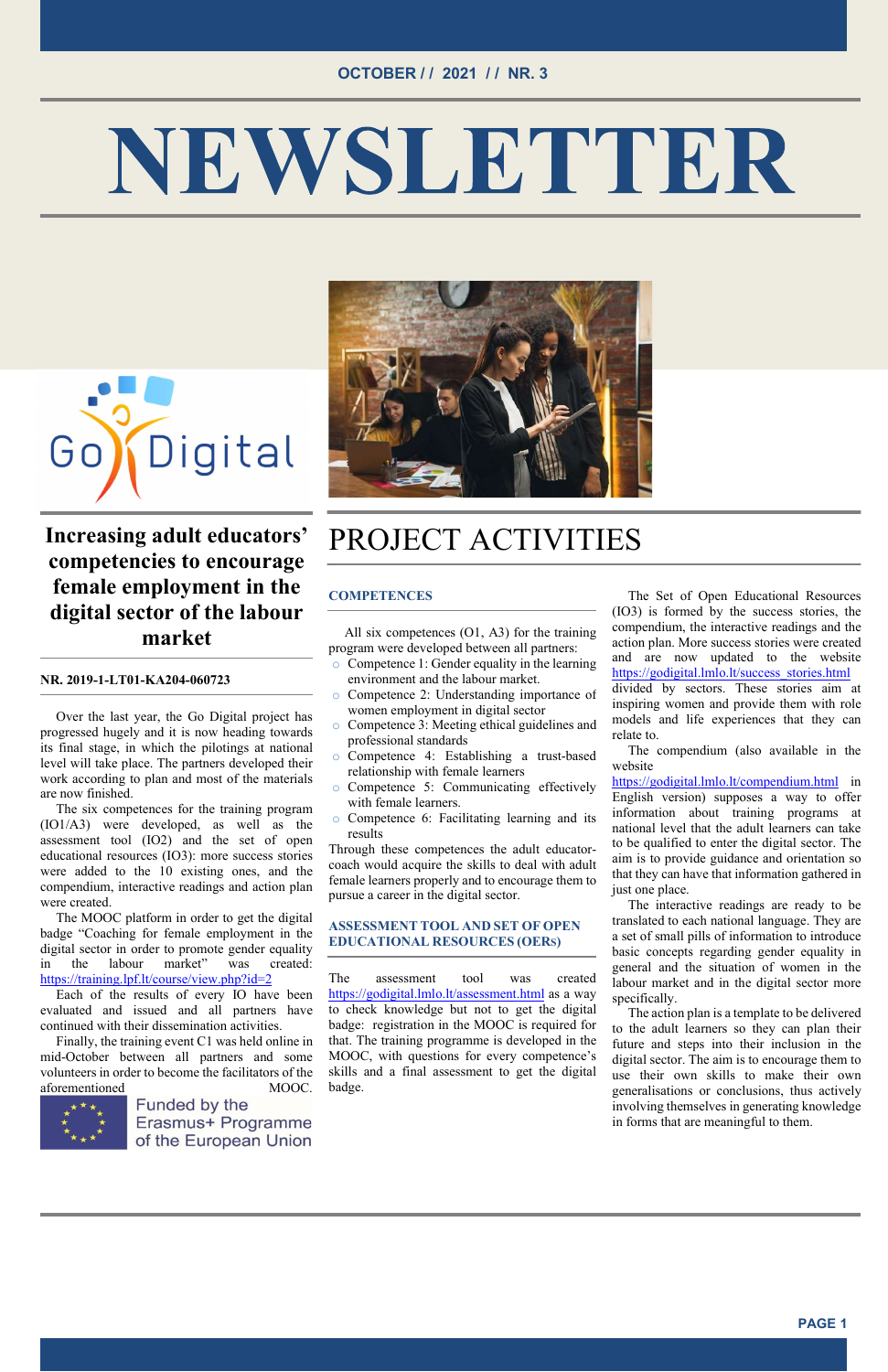



The first two days were focused on the results of IO1 and IO2: the training program as a MOOC and the explanation of all the competences that form this program. Participants were presented competences one by one and worked individually on the contents. After each skill, a small quiz had to be completed in order to test the knowledge acquired.

Days 3 and 4 were centered on the Set of Open Educational Resources for women "Why re-qualification for employment in the digital sector is important for me?" Participants analyzed digital stories, the compendium, the interactive readings and the action plan and discussed how these resources could be best used to achieve the project's goals. After all materials were presented, everyone had to take the final assessment in order to get their digital badges and become facilitators of this training program. Now they are ready to take active part in piloting the MOOC at national level and deliver the workshops for adult educators.

#### **NEWS**

## Short Training-Activity MEETING ONLINE

#### 11-14TH OF OCTOBER, 2021.

The training event C1, which was expected to be held in Spain, was finally organised online from the  $11<sup>th</sup>$  to the  $14<sup>th</sup>$  of October. The aim was to train participants to become adult educators, being able to further provide an effective coaching for disadvantaged learners. After the training, all participants are now prepared to be facilitators of the national MOOC "Coaching for female employment in the digital sector in order to promote gender equality in the labour market". Participants had to register in the MOOC in advance so they would be acquainted with the training course.

| equality in the labour market     |               |                  | Coaching for female employment in the digital sector in order to p                                                                    |                                 |                              |
|-----------------------------------|---------------|------------------|---------------------------------------------------------------------------------------------------------------------------------------|---------------------------------|------------------------------|
| Darkware - Manaman - J. Bellraha  | ASMIAMMI 100% | Automotive Final |                                                                                                                                       |                                 |                              |
| Assessment test                   |               |                  |                                                                                                                                       |                                 | CONsultatia Maganta          |
|                                   |               |                  | After completing the course and the assessment feet community (at Mart 75 percent), lawrent will just a 20 ptal badge. Court- on fats | with in the digital series four |                              |
| to a have 3 attempts.             |               |                  |                                                                                                                                       |                                 |                              |
|                                   |               |                  |                                                                                                                                       |                                 |                              |
|                                   |               |                  | itterum elimed 5                                                                                                                      |                                 | <b><i>USONERTAINMENT</i></b> |
|                                   |               |                  | Grading particul interval special                                                                                                     |                                 |                              |
|                                   |               |                  | Abdyunn 12                                                                                                                            |                                 |                              |
| Summary of your previous attempts |               |                  |                                                                                                                                       |                                 |                              |
| Attampt                           |               | <b>State</b>     |                                                                                                                                       |                                 | vima Michankoviene, 1TMC     |
| <b>Francis</b>                    |               | . In progress    |                                                                                                                                       |                                 |                              |
|                                   |               |                  |                                                                                                                                       |                                 |                              |
|                                   |               |                  | Comme the let attempt                                                                                                                 |                                 |                              |

#### THE PARTNERSHIP

THE COORDINATOR:



**LIETUVOS MOTERU LOBISTINÉ** ORGANIZACIJA



#### PARTNERS:



## Stay tuned for more info!

Don't forget to visit <u>our website</u> and social media to know more information about our project